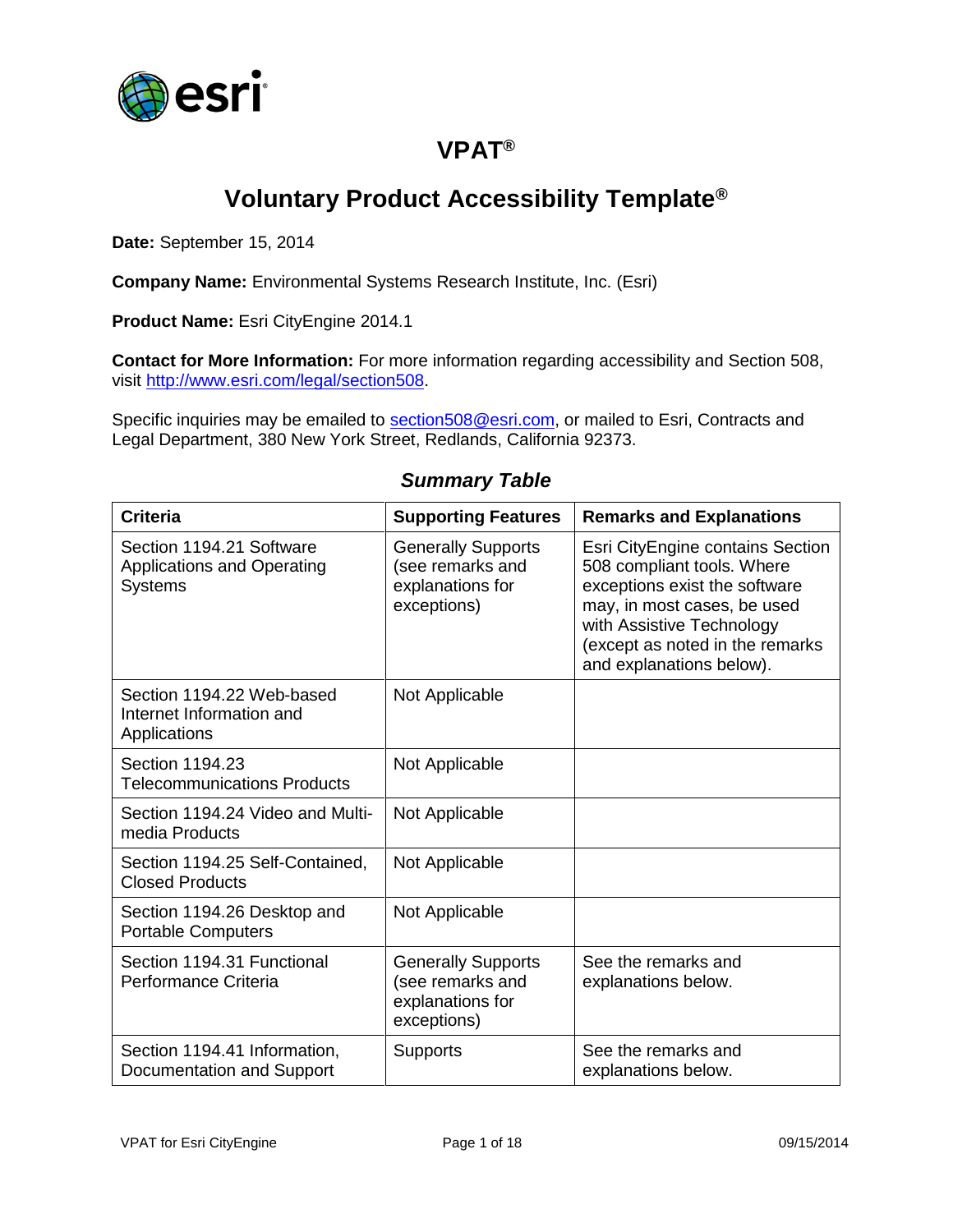| <b>Criteria</b>                                                                                                                                                                                                                                                                                                                                                                                                                                                                                                                                                                                         | <b>Supporting Features</b>                                           | <b>Remarks and Explanations</b>                                                                                                                                                                                                                                                                                                                                                                                                                                                      |
|---------------------------------------------------------------------------------------------------------------------------------------------------------------------------------------------------------------------------------------------------------------------------------------------------------------------------------------------------------------------------------------------------------------------------------------------------------------------------------------------------------------------------------------------------------------------------------------------------------|----------------------------------------------------------------------|--------------------------------------------------------------------------------------------------------------------------------------------------------------------------------------------------------------------------------------------------------------------------------------------------------------------------------------------------------------------------------------------------------------------------------------------------------------------------------------|
| (a) When software is designed to<br>run on a system that has a<br>keyboard, product functions shall<br>be executable from a keyboard<br>where the function itself or the<br>result of performing a function<br>can be discerned textually.                                                                                                                                                                                                                                                                                                                                                              | Supports with<br>Exceptions                                          | Not all dialogs provide access<br>through keyboard equivalent.<br>Some dialogs do not let the user<br>"tab" through the options on the<br>dialogs from the keyboard. The<br>mouse must be used.                                                                                                                                                                                                                                                                                      |
|                                                                                                                                                                                                                                                                                                                                                                                                                                                                                                                                                                                                         |                                                                      | Note: Keyboard alternatives are<br>required only when the function<br>or the result of performing a<br>function can be represented with<br>words. Esri CityEngine contains<br>geographic information system<br>(GIS) technology that captures,<br>manages, and analyzes data<br>through digital maps. Many GIS<br>functions (such as drawing lines<br>on the screen) cannot be<br>represented with words and,<br>therefore, no keyboard<br>equivalent exists for these<br>functions. |
| (b) Applications shall not disrupt<br>or disable activated features of<br>other products that are identified<br>as accessibility features, where<br>those features are developed and<br>documented according to<br>industry standards. Applications<br>also shall not disrupt or disable<br>activated features of any<br>operating system that are<br>identified as accessibility features<br>where the application<br>programming interface for those<br>accessibility features has been<br>documented by the manufacturer<br>of the operating system and is<br>available to the product<br>developer. | Supports                                                             |                                                                                                                                                                                                                                                                                                                                                                                                                                                                                      |
| (c) A well-defined on-screen<br>indication of the current focus<br>shall be provided that moves<br>among interactive interface<br>elements as the input focus                                                                                                                                                                                                                                                                                                                                                                                                                                           | Supports when<br>combined with<br>compatible Assistive<br>Technology |                                                                                                                                                                                                                                                                                                                                                                                                                                                                                      |

*Section 1194.21 Software Applications and Operating Systems – Detail*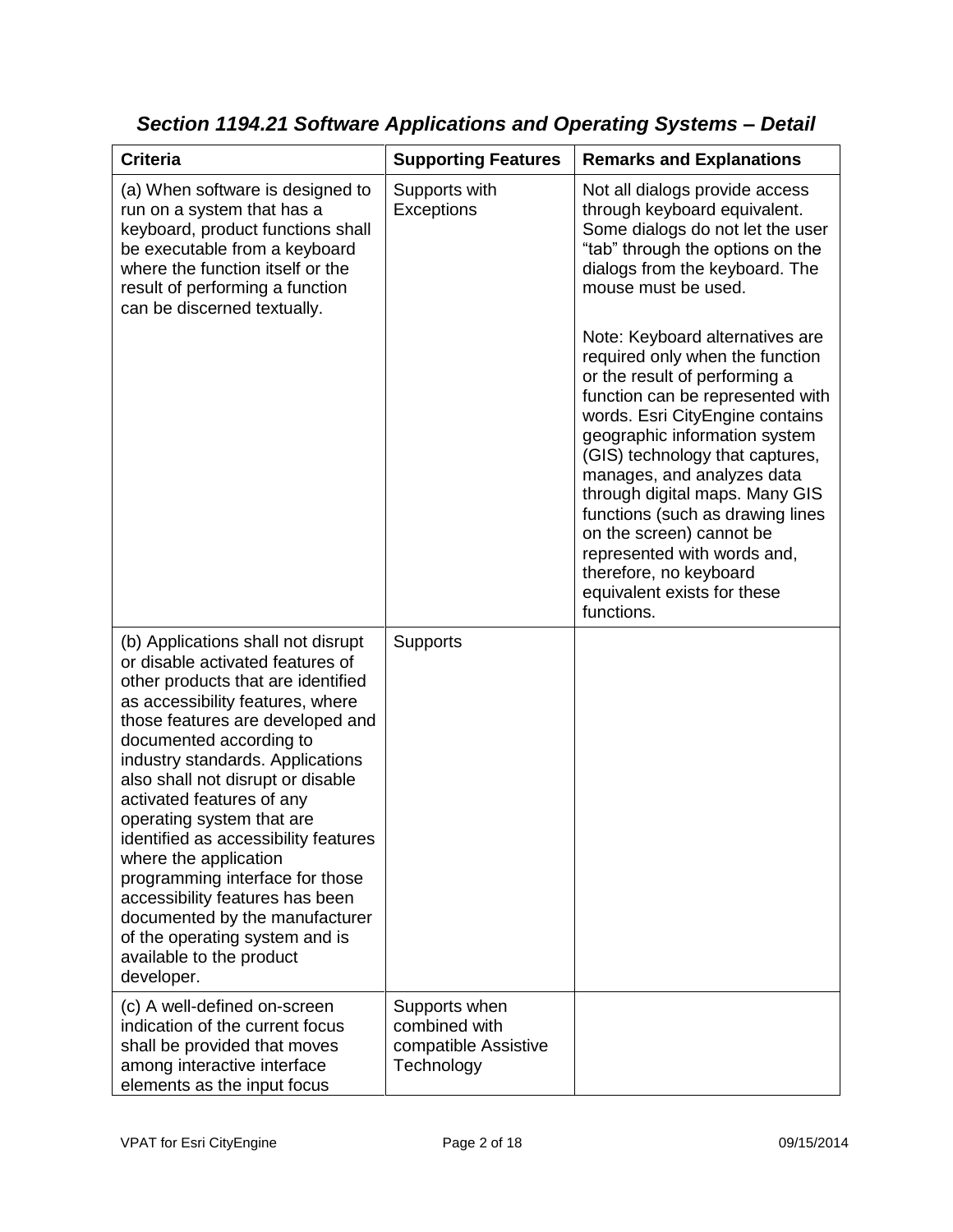| changes. The focus shall be<br>programmatically exposed so<br>that Assistive Technology can<br>track focus and focus changes.                                                                                                                                                                              |                             |                                                                                                                                                                                                        |
|------------------------------------------------------------------------------------------------------------------------------------------------------------------------------------------------------------------------------------------------------------------------------------------------------------|-----------------------------|--------------------------------------------------------------------------------------------------------------------------------------------------------------------------------------------------------|
| (d) Sufficient information about a<br>user interface element including<br>the identity, operation and state<br>of the element shall be available<br>to Assistive Technology. When<br>an image represents a program<br>element, the information<br>conveyed by the image must also<br>be available in text. | <b>Supports</b>             |                                                                                                                                                                                                        |
| (e) When bitmap images are<br>used to identify controls, status<br>indicators, or other programmatic<br>elements, the meaning assigned<br>to those images shall be<br>consistent throughout an<br>application's performance.                                                                               | <b>Supports</b>             |                                                                                                                                                                                                        |
| (f) Textual information shall be<br>provided through operating<br>system functions for displaying<br>text. The minimum information<br>that shall be made available is<br>text content, text input caret<br>location, and text attributes.                                                                  | <b>Supports</b>             |                                                                                                                                                                                                        |
| (g) Applications shall not override<br>user selected contrast and color<br>selections and other individual<br>display attributes.                                                                                                                                                                          | Supports with<br>Exceptions | With the exception of a few<br>specific interface environments<br>such as the Style Manager or<br>Visual Rule Editor, Esri<br>CityEngine uses the system<br>settings for font and color<br>properties. |
| (h) When animation is displayed,<br>the information shall be<br>displayable in at least one non-<br>animated presentation mode at<br>the option of the user.                                                                                                                                               | <b>Supports</b>             |                                                                                                                                                                                                        |
| (i) Color coding shall not be used<br>as the only means of conveying<br>information, indicating an action,<br>prompting a response, or<br>distinguishing a visual element.                                                                                                                                 | <b>Supports</b>             |                                                                                                                                                                                                        |
| (j) When a product permits a user<br>to adjust color and contrast<br>settings, a variety of color                                                                                                                                                                                                          | <b>Supports</b>             |                                                                                                                                                                                                        |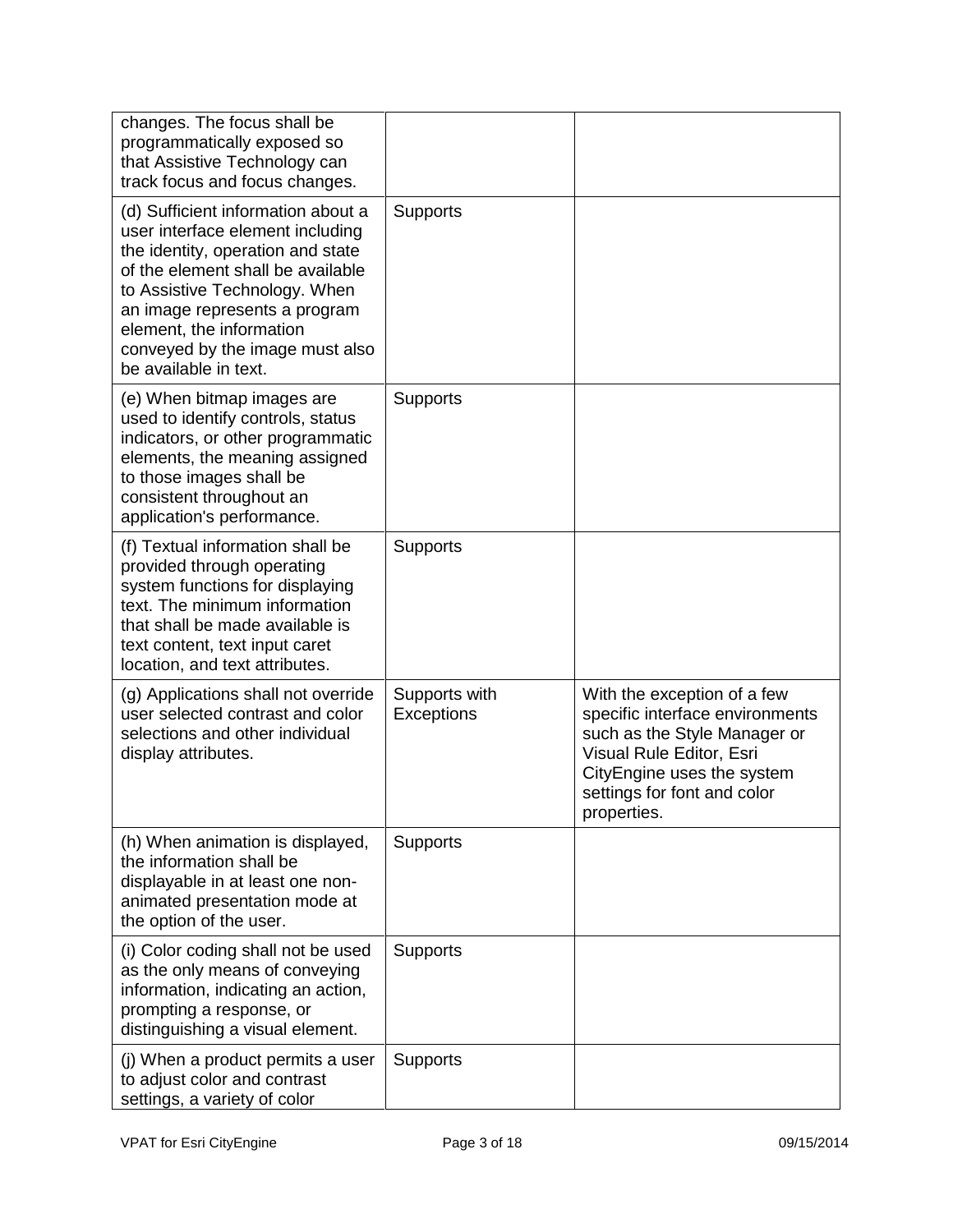| selections capable of producing a<br>range of contrast levels shall be<br>provided.                                                                                                                                                                                 |                 |  |
|---------------------------------------------------------------------------------------------------------------------------------------------------------------------------------------------------------------------------------------------------------------------|-----------------|--|
| (k) Software shall not use<br>flashing or blinking text, objects,<br>or other elements having a flash<br>or blink frequency greater than 2<br>Hz and lower than 55 Hz.                                                                                              | <b>Supports</b> |  |
| (I) When electronic forms are<br>used, the form shall allow people<br>using Assistive Technology to<br>access the information, field<br>elements, and functionality<br>required for completion and<br>submission of the form, including<br>all directions and cues. | <b>Supports</b> |  |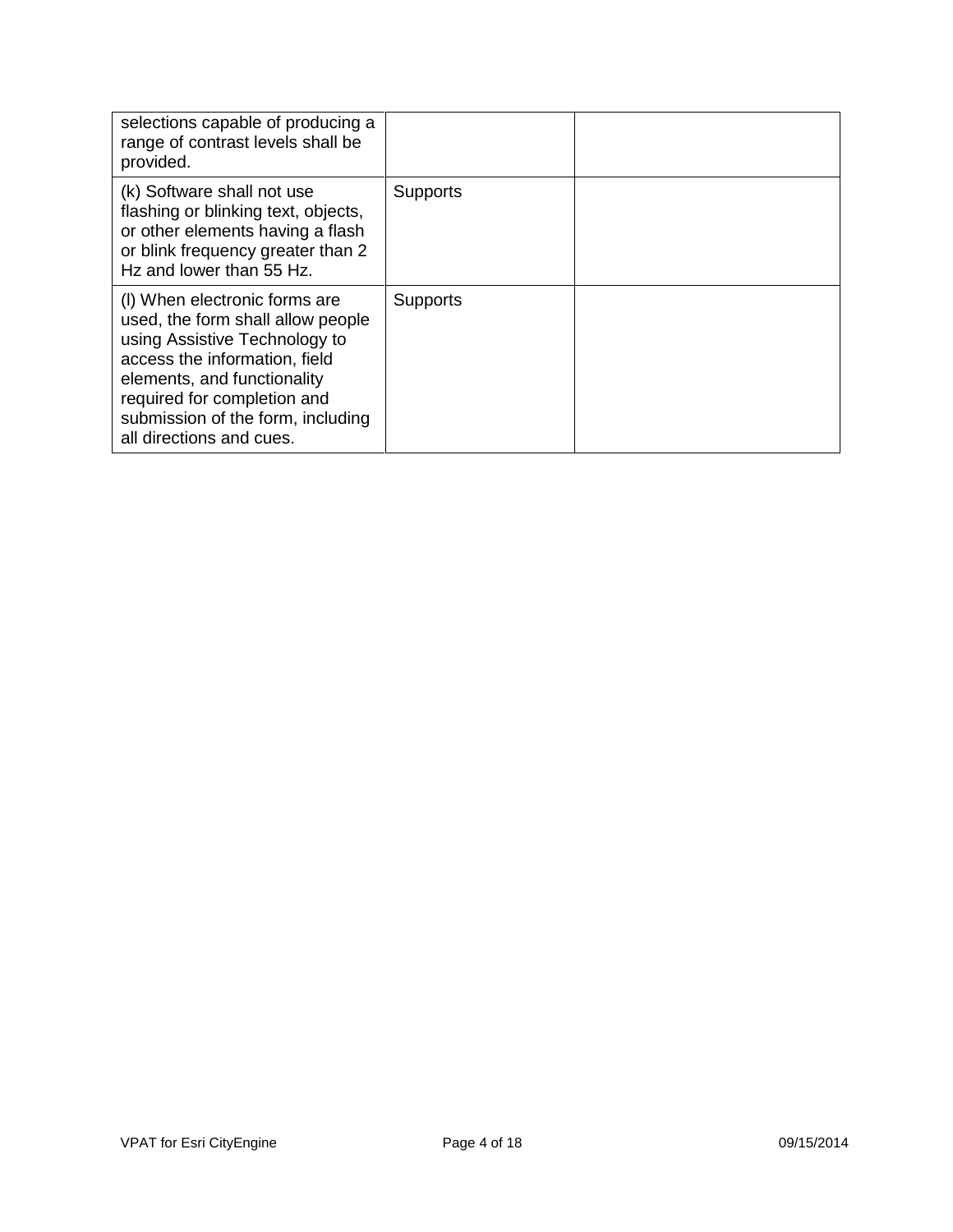| <b>Criteria</b>                                                                                                                                                              | <b>Supporting Features</b> | <b>Remarks and Explanations</b> |
|------------------------------------------------------------------------------------------------------------------------------------------------------------------------------|----------------------------|---------------------------------|
| (a) A text equivalent for every<br>non-text element shall be<br>provided (e.g., via "alt",<br>"longdesc", or in element<br>content).                                         | Not Applicable             |                                 |
| (b) Equivalent alternatives for any<br>multimedia presentation shall be<br>synchronized with the<br>presentation.                                                            | Not Applicable             |                                 |
| (c) Web pages shall be designed<br>so that all information conveyed<br>with color is also available<br>without color, for example from<br>context or markup.                 | Not Applicable             |                                 |
| (d) Documents shall be<br>organized so they are readable<br>without requiring an associated<br>style sheet.                                                                  | Not Applicable             |                                 |
| (e) Redundant text links shall be<br>provided for each active region of<br>a server-side image map.                                                                          | Not Applicable             |                                 |
| (f) Client-side image maps shall<br>be provided instead of server-<br>side image maps except where<br>the regions cannot be defined<br>with an available geometric<br>shape. | Not Applicable             |                                 |
| (g) Row and column headers<br>shall be identified for data tables.                                                                                                           | Not Applicable             |                                 |
| (h) Markup shall be used to<br>associate data cells and header<br>cells for data tables that have two<br>or more logical levels of row or<br>column headers.                 | Not Applicable             |                                 |
| (i) Frames shall be titled with text<br>that facilitates frame identification<br>and navigation.                                                                             | Not Applicable             |                                 |
| (j) Pages shall be designed to<br>avoid causing the screen to<br>flicker with a frequency greater<br>than 2 Hz and lower than 55 Hz.                                         | Not Applicable             |                                 |

*Section 1194.22 Web-based Internet Information and Applications – Detail*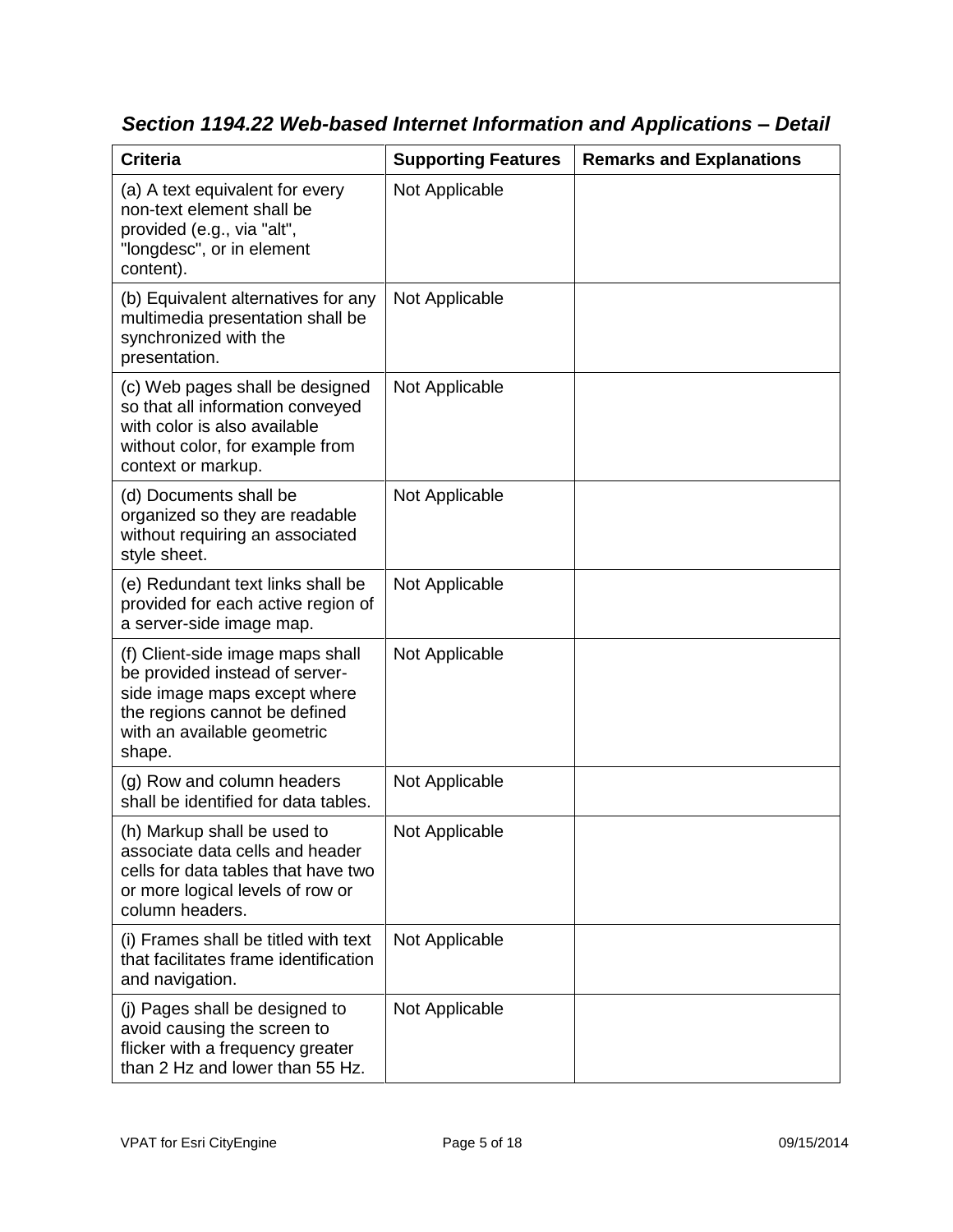| (k) A text-only page, with<br>equivalent information or<br>functionality, shall be provided to<br>make a web site comply with the<br>provisions of this part, when<br>compliance cannot be<br>accomplished in any other way.<br>The content of the text-only page<br>shall be updated whenever the<br>primary page changes. | Not Applicable |  |
|-----------------------------------------------------------------------------------------------------------------------------------------------------------------------------------------------------------------------------------------------------------------------------------------------------------------------------|----------------|--|
| (I) When pages utilize scripting<br>languages to display content, or<br>to create interface elements, the<br>information provided by the script<br>shall be identified with functional<br>text that can be read by Assistive<br>Technology.                                                                                 | Not Applicable |  |
| (m) When a web page requires<br>that an applet, plug-in or other<br>application be present on the<br>client system to interpret page<br>content, the page must provide a<br>link to a plug-in or applet that<br>complies with $§1194.21(a)$<br>through (I).                                                                 | Not Applicable |  |
| (n) When electronic forms are<br>designed to be completed on-<br>line, the form shall allow people<br>using Assistive Technology to<br>access the information, field<br>elements, and functionality<br>required for completion and<br>submission of the form, including<br>all directions and cues.                         | Not Applicable |  |
| (o) A method shall be provided<br>that permits users to skip<br>repetitive navigation links.                                                                                                                                                                                                                                | Not Applicable |  |
| (p) When a timed response is<br>required, the user shall be alerted<br>and given sufficient time to<br>indicate more time is required.                                                                                                                                                                                      | Not Applicable |  |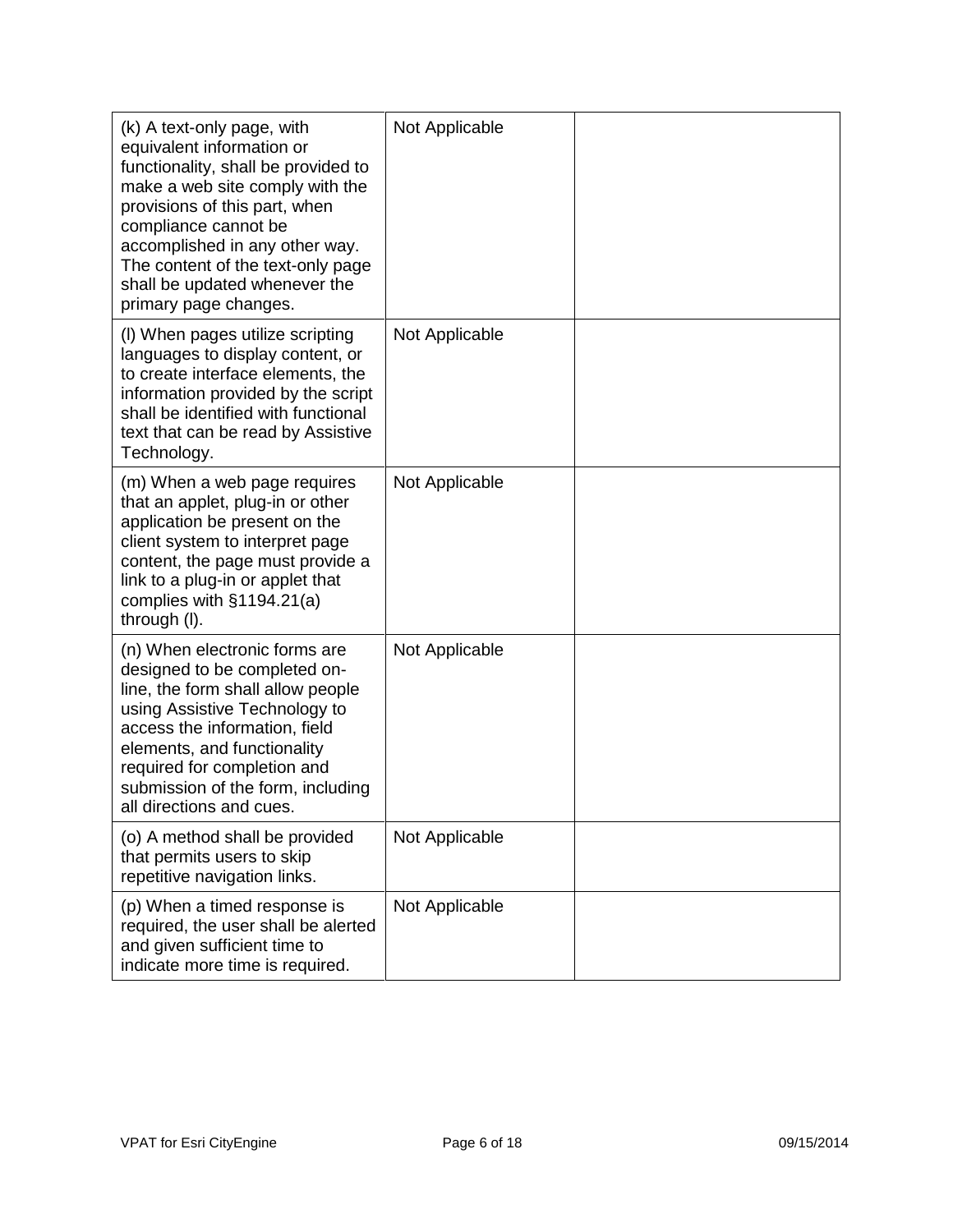| <b>Criteria</b>                                                                                                                                                                                                                                                                                                                                                       | <b>Supporting Features</b> | <b>Remarks and Explanations</b> |
|-----------------------------------------------------------------------------------------------------------------------------------------------------------------------------------------------------------------------------------------------------------------------------------------------------------------------------------------------------------------------|----------------------------|---------------------------------|
| (a) Telecommunications products<br>or systems which provide a<br>function allowing voice<br>communication and which do not<br>themselves provide a TTY<br>functionality shall provide a<br>standard non-acoustic<br>connection point for TTYs.<br>Microphones shall be capable of<br>being turned on and off to allow<br>the user to intermix speech with<br>TTY use. | Not Applicable             |                                 |
| (b) Telecommunications products<br>which include voice<br>communication functionality shall<br>support all commonly used cross-<br>manufacturer non-proprietary<br>standard TTY signal protocols.                                                                                                                                                                     | Not Applicable             |                                 |
| (c) Voice mail, auto-attendant,<br>and interactive voice response<br>telecommunications systems<br>shall be usable by TTY users<br>with their TTYs.                                                                                                                                                                                                                   | Not Applicable             |                                 |
| (d) Voice mail, messaging, auto-<br>attendant, and interactive voice<br>response telecommunications<br>systems that require a response<br>from a user within a time interval,<br>shall give an alert when the time<br>interval is about to run out, and<br>shall provide sufficient time for<br>the user to indicate more time is<br>required.                        | Not Applicable             |                                 |
| (e) Where provided, caller<br>identification and similar<br>telecommunications functions<br>shall also be available for users<br>of TTYs, and for users who<br>cannot see displays.                                                                                                                                                                                   | Not Applicable             |                                 |
| (f) For transmitted voice signals,<br>telecommunications products<br>shall provide a gain adjustable up<br>to a minimum of 20 dB. For<br>incremental volume control, at                                                                                                                                                                                               | Not Applicable             |                                 |

### *Section 1194.23 Telecommunications Products – Detail*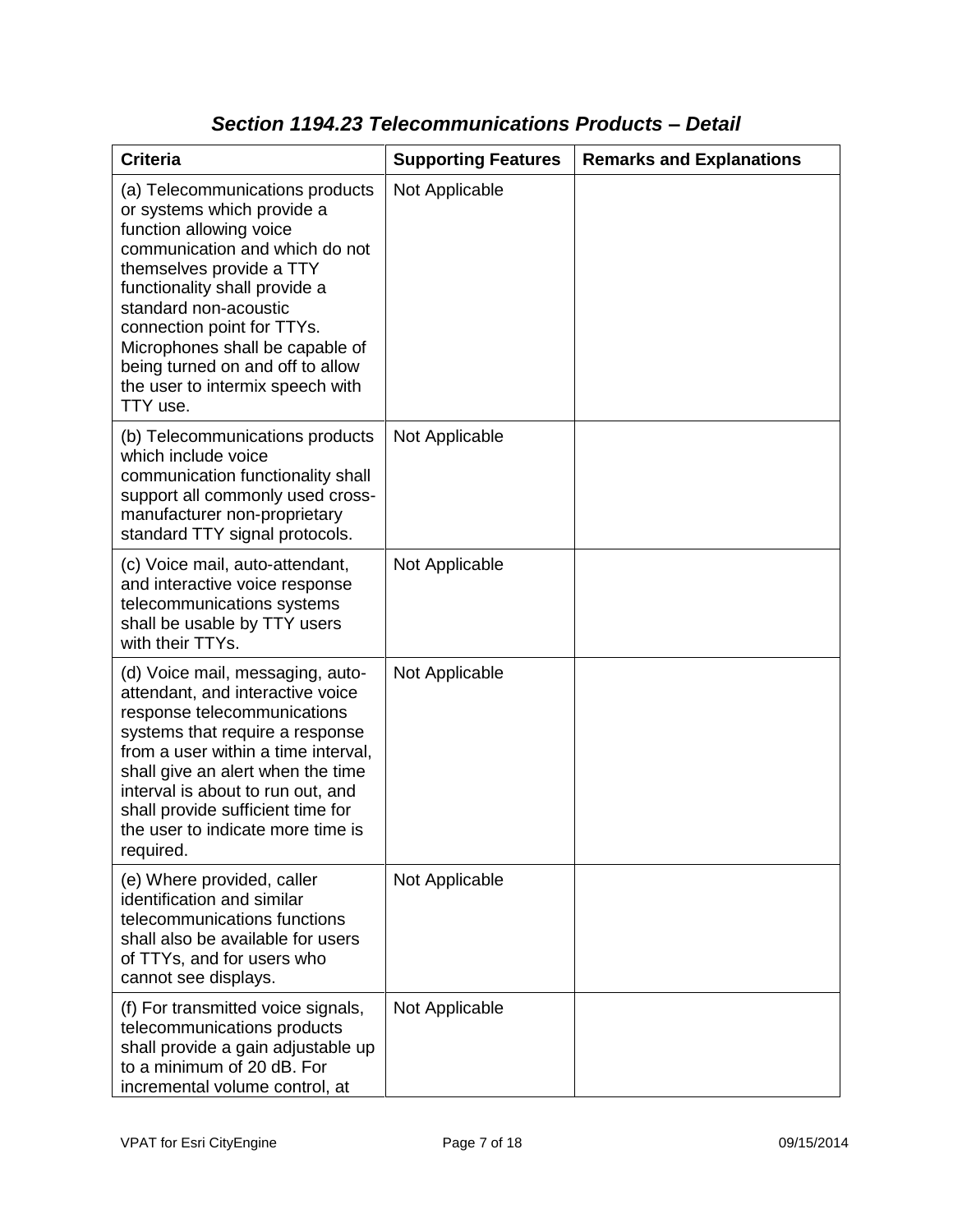| least one intermediate step of 12<br>dB of gain shall be provided.                                                                                                                                                                                                                                                                                                                                                                                                                                                   |                |            |
|----------------------------------------------------------------------------------------------------------------------------------------------------------------------------------------------------------------------------------------------------------------------------------------------------------------------------------------------------------------------------------------------------------------------------------------------------------------------------------------------------------------------|----------------|------------|
| (g) If the telecommunications<br>product allows a user to adjust<br>the receive volume, a function<br>shall be provided to automatically<br>reset the volume to the default<br>level after every use.                                                                                                                                                                                                                                                                                                                | Not Applicable |            |
| (h) Where a telecommunications<br>product delivers output by an<br>audio transducer which is<br>normally held up to the ear, a<br>means for effective magnetic<br>wireless coupling to hearing<br>technologies shall be provided.                                                                                                                                                                                                                                                                                    | Not Applicable |            |
| (i) Interference to hearing<br>technologies (including hearing<br>aids, cochlear implants, and<br>assistive listening devices) shall<br>be reduced to the lowest possible<br>level that allows a user of hearing<br>technologies to utilize the<br>telecommunications product.                                                                                                                                                                                                                                       | Not Applicable |            |
| (i) Products that transmit or<br>conduct information or<br>communication, shall pass<br>through cross-manufacturer, non-<br>proprietary, industry-standard<br>codes, translation protocols,<br>formats or other information<br>necessary to provide the<br>information or communication in<br>a usable format. Technologies<br>which use encoding, signal<br>compression, format<br>transformation, or similar<br>techniques shall not remove<br>information needed for access or<br>shall restore it upon delivery. | Not Applicable |            |
| (k)(1) Products which have<br>mechanically operated controls<br>or keys shall comply with the<br>following: Controls and Keys<br>shall be tactilely discernible<br>without activating the controls or<br>keys.                                                                                                                                                                                                                                                                                                       | Not Applicable |            |
| VPAT for Esri CityEngine                                                                                                                                                                                                                                                                                                                                                                                                                                                                                             | Page 8 of 18   | 09/15/2014 |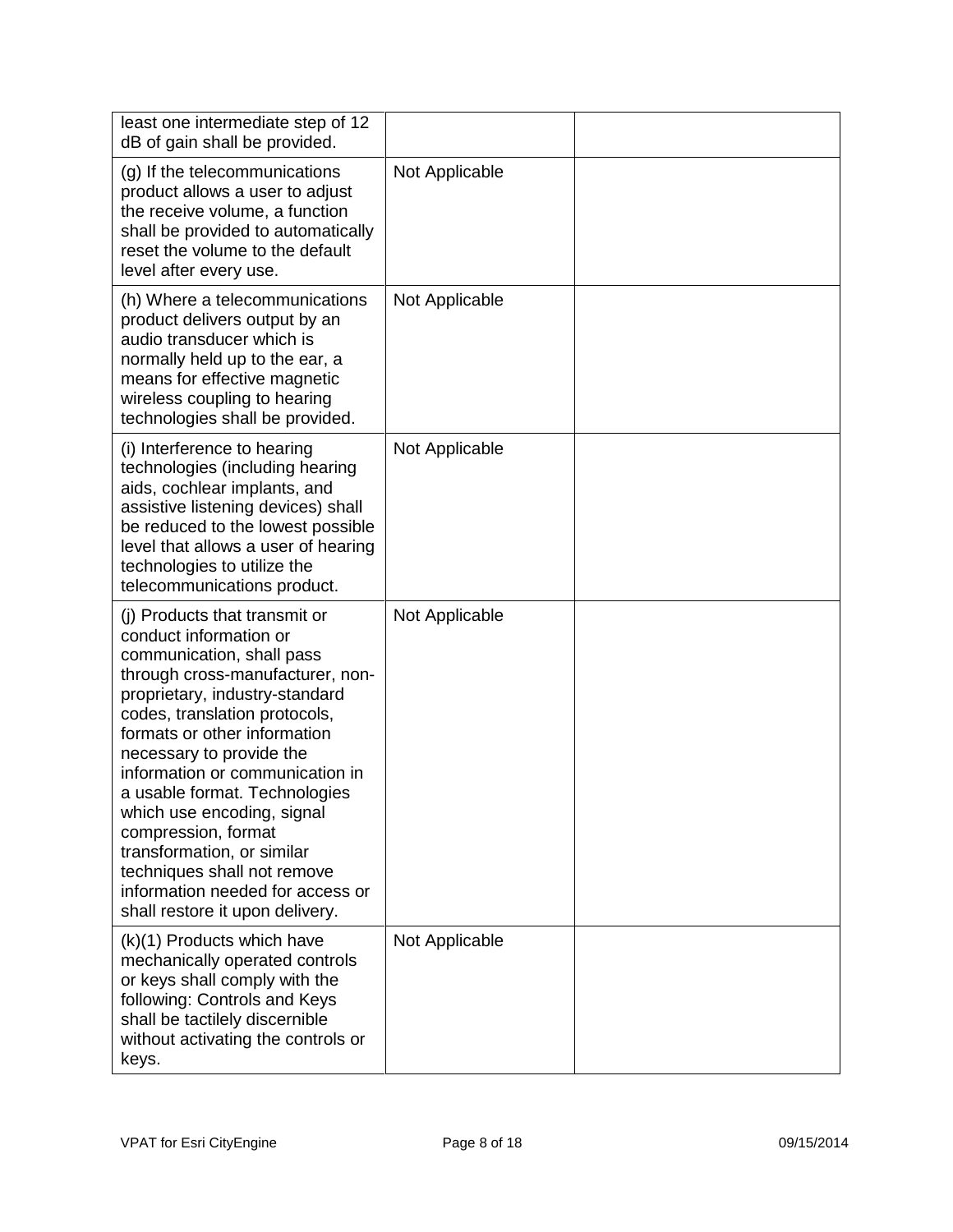| $(k)(2)$ Products which have<br>mechanically operated controls<br>or keys shall comply with the<br>following: Controls and Keys<br>shall be operable with one hand<br>and shall not require tight<br>grasping, pinching, twisting of the<br>wrist. The force required to<br>activate controls and keys shall<br>be 5 lbs. (22.2N) maximum. |                |  |
|--------------------------------------------------------------------------------------------------------------------------------------------------------------------------------------------------------------------------------------------------------------------------------------------------------------------------------------------|----------------|--|
| (k)(3) Products which have<br>mechanically operated controls<br>or keys shall comply with the<br>following: If key repeat is<br>supported, the delay before<br>repeat shall be adjustable to at<br>least 2 seconds. Key repeat rate<br>shall be adjustable to 2 seconds<br>per character.                                                  | Not Applicable |  |
| $(k)(4)$ Products which have<br>mechanically operated controls<br>or keys shall comply with the<br>following: The status of all locking<br>or toggle controls or keys shall be<br>visually discernible, and<br>discernible either through touch<br>or sound.                                                                               | Not Applicable |  |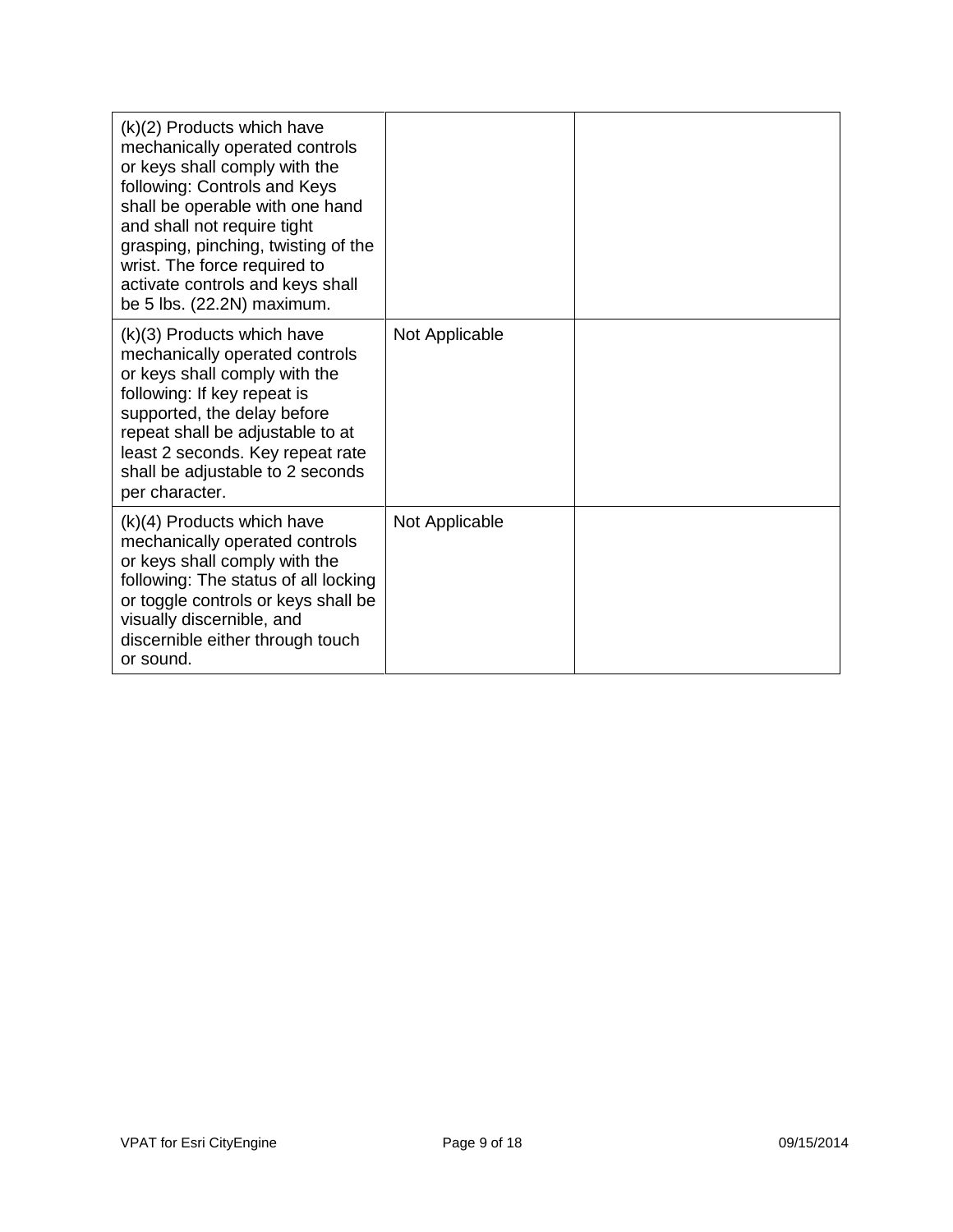| <b>Criteria</b>                                                                                                                                                                                                                                                                                                                                                                                                                                                                                                                                                                                                                                                                                                                                                                                                                                                                                                                                                           | <b>Supporting Features</b> | <b>Remarks and Explanations</b> |
|---------------------------------------------------------------------------------------------------------------------------------------------------------------------------------------------------------------------------------------------------------------------------------------------------------------------------------------------------------------------------------------------------------------------------------------------------------------------------------------------------------------------------------------------------------------------------------------------------------------------------------------------------------------------------------------------------------------------------------------------------------------------------------------------------------------------------------------------------------------------------------------------------------------------------------------------------------------------------|----------------------------|---------------------------------|
| a) All analog television displays<br>13 inches and larger, and<br>computer equipment that<br>includes analog television<br>receiver or display circuitry, shall<br>be equipped with caption<br>decoder circuitry which<br>appropriately receives, decodes,<br>and displays closed captions<br>from broadcast, cable, videotape,<br>and DVD signals. As soon as<br>practicable, but not later than<br>July 1, 2002, widescreen digital<br>television (DTV) displays<br>measuring at least 7.8 inches<br>vertically, DTV sets with<br>conventional displays measuring<br>at least 13 inches vertically, and<br>stand-alone DTV tuners, whether<br>or not they are marketed with<br>display screens, and computer<br>equipment that includes DTV<br>receiver or display circuitry, shall<br>be equipped with caption<br>decoder circuitry which<br>appropriately receives, decodes,<br>and displays closed captions<br>from broadcast, cable, videotape,<br>and DVD signals. | Not Applicable             |                                 |
| (b) Television tuners, including<br>tuner cards for use in computers,<br>shall be equipped with secondary<br>audio program playback circuitry.                                                                                                                                                                                                                                                                                                                                                                                                                                                                                                                                                                                                                                                                                                                                                                                                                            | Not Applicable             |                                 |
| (c) All training and informational<br>video and multimedia productions<br>which support the agency's<br>mission, regardless of format,<br>that contain speech or other<br>audio information necessary for<br>the comprehension of the<br>content, shall be open or closed<br>captioned.                                                                                                                                                                                                                                                                                                                                                                                                                                                                                                                                                                                                                                                                                   | Not Applicable             |                                 |
| (d) All training and informational<br>video and multimedia productions<br>which support the agency's                                                                                                                                                                                                                                                                                                                                                                                                                                                                                                                                                                                                                                                                                                                                                                                                                                                                      | Not Applicable             |                                 |

#### *Section 1194.24 Video and Multi-media Products – Detail*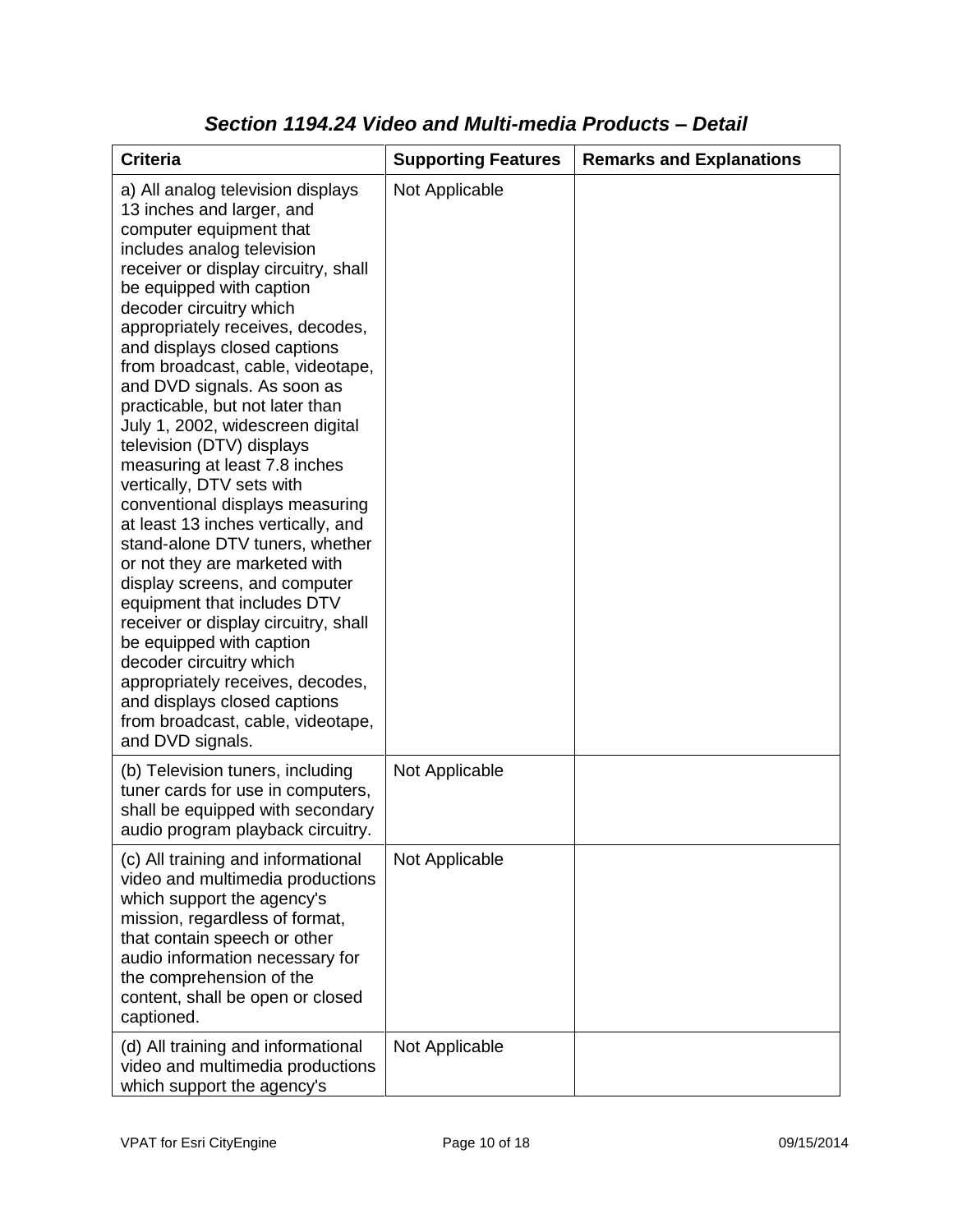| mission, regardless of format,<br>that contain visual information<br>necessary for the comprehension<br>of the content, shall be audio<br>described. |                |  |
|------------------------------------------------------------------------------------------------------------------------------------------------------|----------------|--|
| (e) Display or presentation of<br>alternate text presentation or<br>audio descriptions shall be user-<br>selectable unless permanent.                | Not Applicable |  |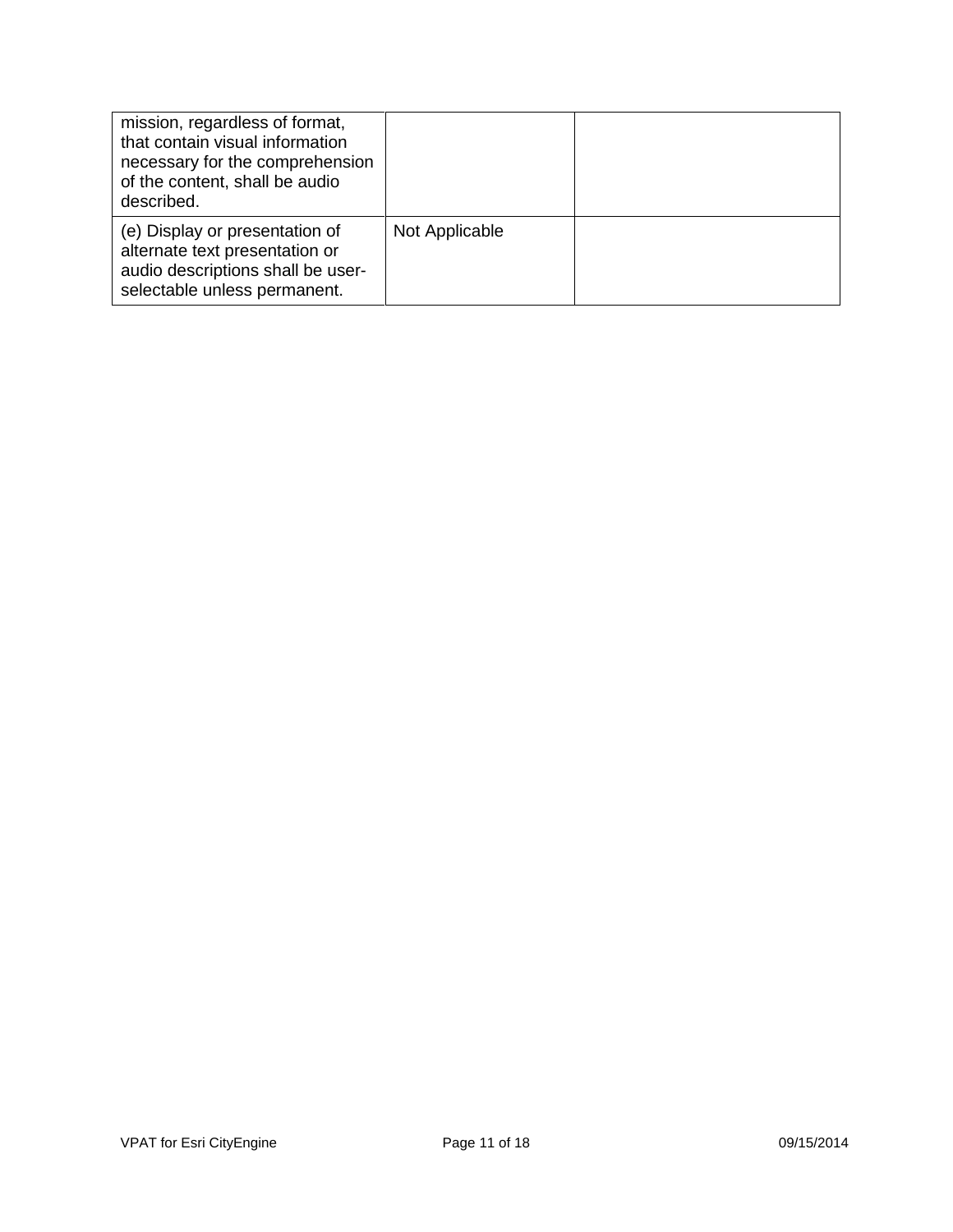### *Section 1194.25 Self-Contained, Closed Products – Detail*

| <b>Criteria</b>                                                                                                                                                                                                                                                                                                                                  | <b>Supporting Features</b> | <b>Remarks and Explanations</b> |
|--------------------------------------------------------------------------------------------------------------------------------------------------------------------------------------------------------------------------------------------------------------------------------------------------------------------------------------------------|----------------------------|---------------------------------|
| (a) Self contained products shall<br>be usable by people with<br>disabilities without requiring an<br>end-user to attach Assistive<br>Technology to the product.<br>Personal headsets for private<br>listening are not Assistive<br>Technology.                                                                                                  | Not Applicable             |                                 |
| (b) When a timed response is<br>required, the user shall be alerted<br>and given sufficient time to<br>indicate more time is required.                                                                                                                                                                                                           | Not Applicable             |                                 |
| (c) Where a product utilizes<br>touchscreens or contact-sensitive<br>controls, an input method shall<br>be provided that complies with<br>§1194.23 (k) (1) through (4).                                                                                                                                                                          | Not Applicable             |                                 |
| (d) When biometric forms of user<br>identification or control are used,<br>an alternative form of<br>identification or activation, which<br>does not require the user to<br>possess particular biological<br>characteristics, shall also be<br>provided.                                                                                         | Not Applicable             |                                 |
| (e) When products provide<br>auditory output, the audio signal<br>shall be provided at a standard<br>signal level through an industry<br>standard connector that will allow<br>for private listening. The product<br>must provide the ability to<br>interrupt, pause, and restart the<br>audio at any time.                                      | Not Applicable             |                                 |
| (f) When products deliver voice<br>output in a public area,<br>incremental volume control shall<br>be provided with output<br>amplification up to a level of at<br>least 65 dB. Where the ambient<br>noise level of the environment is<br>above 45 dB, a volume gain of at<br>least 20 dB above the ambient<br>level shall be user selectable. A | Not Applicable             |                                 |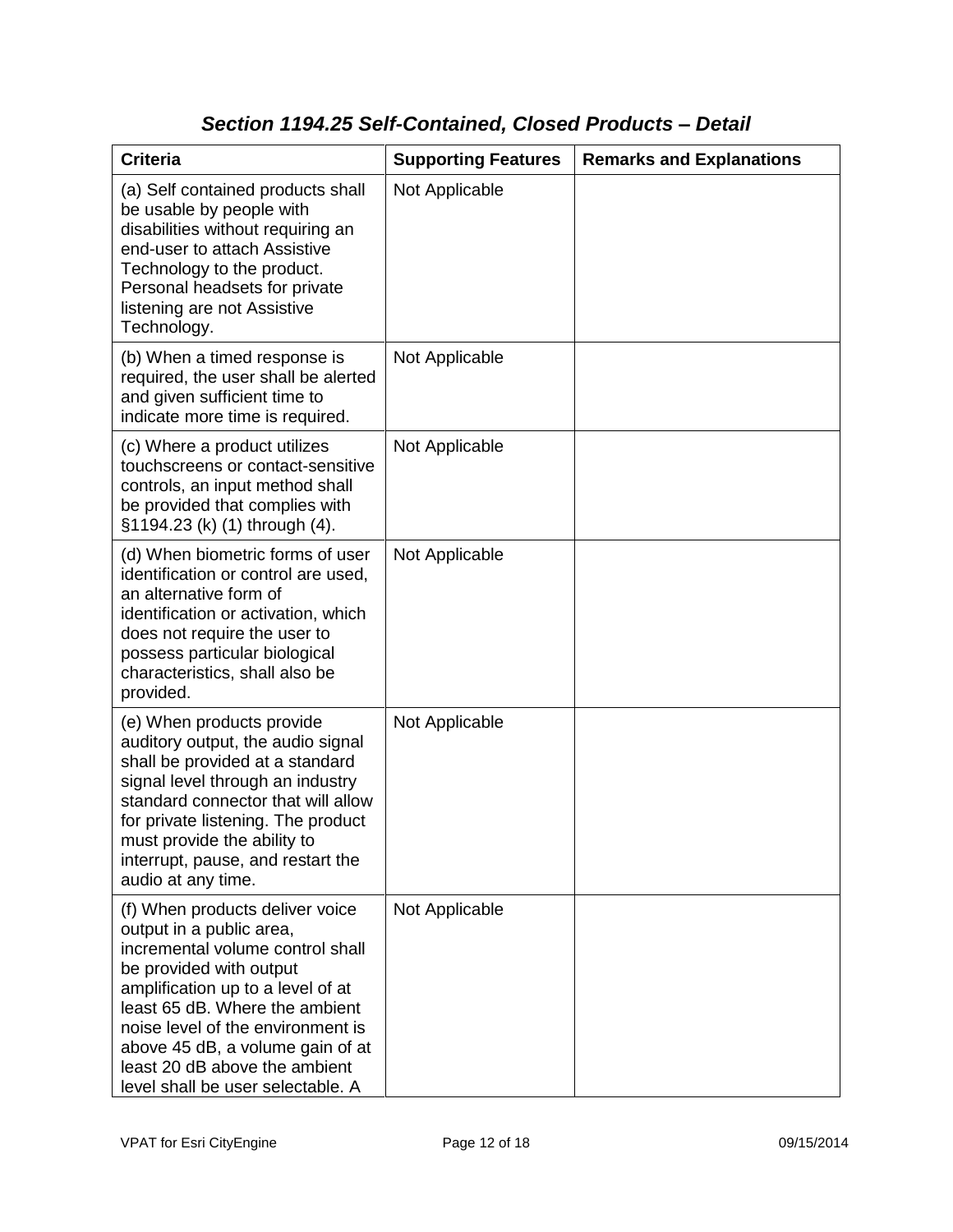| function shall be provided to<br>automatically reset the volume to<br>the default level after every use.                                                                                                                                                                                                                                                                                                                                                                                                                                                                          |                |  |
|-----------------------------------------------------------------------------------------------------------------------------------------------------------------------------------------------------------------------------------------------------------------------------------------------------------------------------------------------------------------------------------------------------------------------------------------------------------------------------------------------------------------------------------------------------------------------------------|----------------|--|
| (g) Color coding shall not be<br>used as the only means of<br>conveying information, indicating<br>an action, prompting a response,<br>or distinguishing a visual<br>element.                                                                                                                                                                                                                                                                                                                                                                                                     | Not Applicable |  |
| (h) When a product permits a<br>user to adjust color and contrast<br>settings, a range of color<br>selections capable of producing a<br>variety of contrast levels shall be<br>provided.                                                                                                                                                                                                                                                                                                                                                                                          | Not Applicable |  |
| (i) Products shall be designed to<br>avoid causing the screen to<br>flicker with a frequency greater<br>than 2 Hz and lower than 55 Hz.                                                                                                                                                                                                                                                                                                                                                                                                                                           | Not Applicable |  |
| (j) (1) Products which are<br>freestanding, non-portable, and<br>intended to be used in one<br>location and which have operable<br>controls shall comply with the<br>following: The position of any<br>operable control shall be<br>determined with respect to a<br>vertical plane, which is 48 inches<br>in length, centered on the<br>operable control, and at the<br>maximum protrusion of the<br>product within the 48 inch length<br>on products which are<br>freestanding, non-portable, and<br>intended to be used in one<br>location and which have operable<br>controls. | Not Applicable |  |
| (j)(2) Products which are<br>freestanding, non-portable, and<br>intended to be used in one<br>location and which have operable<br>controls shall comply with the<br>following: Where any operable<br>control is 10 inches or less<br>behind the reference plane, the<br>height shall be 54 inches<br>maximum and 15 inches                                                                                                                                                                                                                                                        | Not Applicable |  |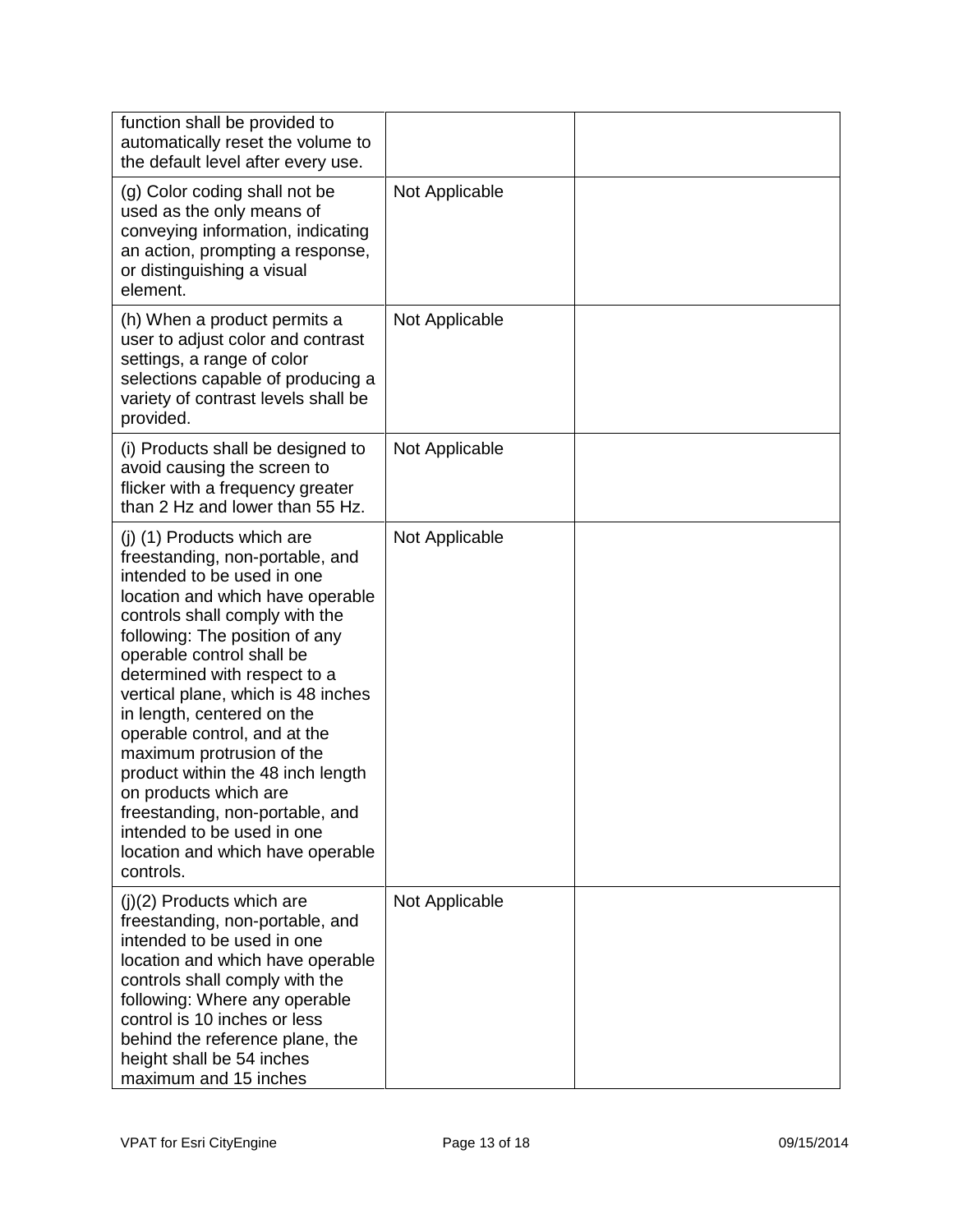| minimum above the floor.                                                                                                                                                                                                                                                                                                                                                                  |                |  |
|-------------------------------------------------------------------------------------------------------------------------------------------------------------------------------------------------------------------------------------------------------------------------------------------------------------------------------------------------------------------------------------------|----------------|--|
| $(j)(3)$ Products which are<br>freestanding, non-portable, and<br>intended to be used in one<br>location and which have operable<br>controls shall comply with the<br>following: Where any operable<br>control is more than 10 inches<br>and not more than 24 inches<br>behind the reference plane, the<br>height shall be 46 inches<br>maximum and 15 inches<br>minimum above the floor. | Not Applicable |  |
| $(i)(4)$ Products which are<br>freestanding, non-portable, and<br>intended to be used in one<br>location and which have operable<br>controls shall comply with the<br>following: Operable controls shall<br>not be more than 24 inches<br>behind the reference plane.                                                                                                                     | Not Applicable |  |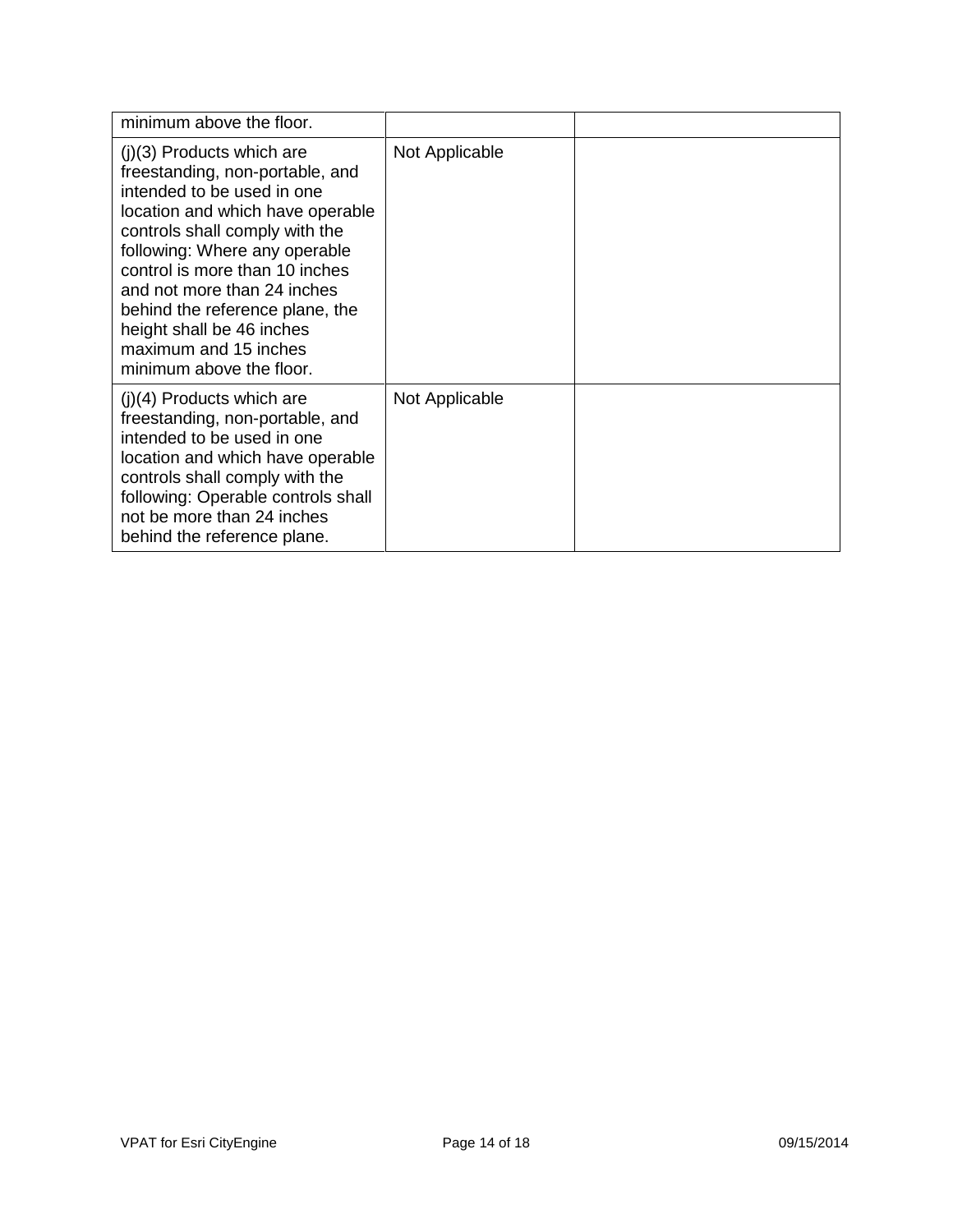| <b>Criteria</b>                                                                                                                                                                                                                                          | <b>Supporting Features</b> | <b>Remarks and Explanations</b> |
|----------------------------------------------------------------------------------------------------------------------------------------------------------------------------------------------------------------------------------------------------------|----------------------------|---------------------------------|
| (a) All mechanically operated<br>controls and keys shall comply<br>with §1194.23 (k) (1) through (4).                                                                                                                                                    | Not Applicable             |                                 |
| (b) If a product utilizes<br>touchscreens or touch-operated<br>controls, an input method shall<br>be provided that complies with<br>§1194.23 (k) (1) through (4).                                                                                        | Not Applicable             |                                 |
| (c) When biometric forms of user<br>identification or control are used,<br>an alternative form of<br>identification or activation, which<br>does not require the user to<br>possess particular biological<br>characteristics, shall also be<br>provided. | Not Applicable             |                                 |
| (d) Where provided, at least one<br>of each type of expansion slots,<br>ports and connectors shall<br>comply with publicly available<br>industry standards.                                                                                              | Not Applicable             |                                 |

# *Section 1194.26 Desktop and Portable Computers – Detail*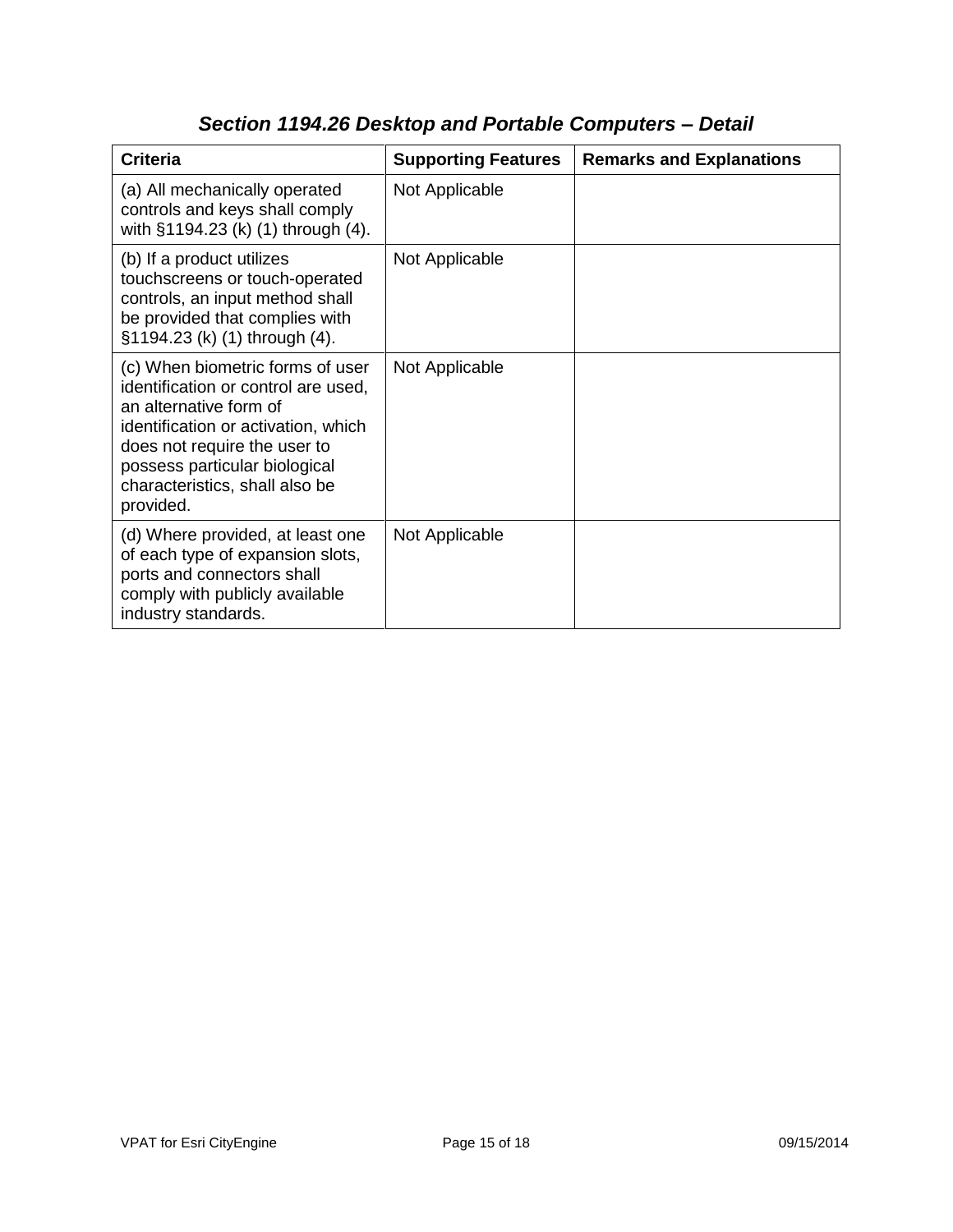| <b>Criteria</b>                                                                                                                                                                                                                                                                                                                        | <b>Supporting Features</b>                                           | <b>Remarks and Explanations</b>                                                                                                                                                                                                                                              |
|----------------------------------------------------------------------------------------------------------------------------------------------------------------------------------------------------------------------------------------------------------------------------------------------------------------------------------------|----------------------------------------------------------------------|------------------------------------------------------------------------------------------------------------------------------------------------------------------------------------------------------------------------------------------------------------------------------|
| (a) At least one mode of<br>operation and information<br>retrieval that does not require<br>user vision shall be provided, or<br>support for Assistive Technology<br>used by people who are blind or<br>visually impaired shall be<br>provided.                                                                                        | Supports when<br>combined with<br>compatible Assistive<br>Technology | Esri CityEngine may be used<br>with Assistive Technology,<br>however, 3D scenes and some<br>aspects of a geographic<br>information system (GIS) or a<br>digital map are inherently<br>visual/graphical and cannot be<br>adequately represented with<br>Assistive Technology. |
| (b) At least one mode of<br>operation and information<br>retrieval that does not require<br>visual acuity greater than 20/70<br>shall be provided in audio and<br>enlarged print output working<br>together or independently, or<br>support for Assistive Technology<br>used by people who are visually<br>impaired shall be provided. | Supports when<br>combined with<br>compatible Assistive<br>Technology | Esri CityEngine may be used<br>with Assistive Technology,<br>however, 3D scenes and some<br>aspects of a geographic<br>information system (GIS) or a<br>digital map are inherently<br>visual/graphical and cannot be<br>adequately represented with<br>Assistive Technology. |
| (c) At least one mode of<br>operation and information<br>retrieval that does not require<br>user hearing shall be provided, or<br>support for Assistive Technology<br>used by people who are deaf or<br>hard of hearing shall be provided.                                                                                             | <b>Supports</b>                                                      | There is no reliance on hearing<br>to operate.                                                                                                                                                                                                                               |
| (d) Where audio information is<br>important for the use of a<br>product, at least one mode of<br>operation and information<br>retrieval shall be provided in an<br>enhanced auditory fashion, or<br>support for assistive hearing<br>devices shall be provided.                                                                        | Not Applicable                                                       | There is no reliance on hearing<br>to operate.                                                                                                                                                                                                                               |
| (e) At least one mode of<br>operation and information<br>retrieval that does not require<br>user speech shall be provided, or<br>support for Assistive Technology<br>used by people with disabilities<br>shall be provided.                                                                                                            | <b>Supports</b>                                                      | There is no reliance on speech<br>to operate.                                                                                                                                                                                                                                |
| (f) At least one mode of operation<br>and information retrieval that<br>does not require fine motor                                                                                                                                                                                                                                    | <b>Supports</b>                                                      | Operation and information<br>retrieval is dependent on<br>operating system settings and                                                                                                                                                                                      |

*Section 1194.31 Functional Performance Criteria – Detail*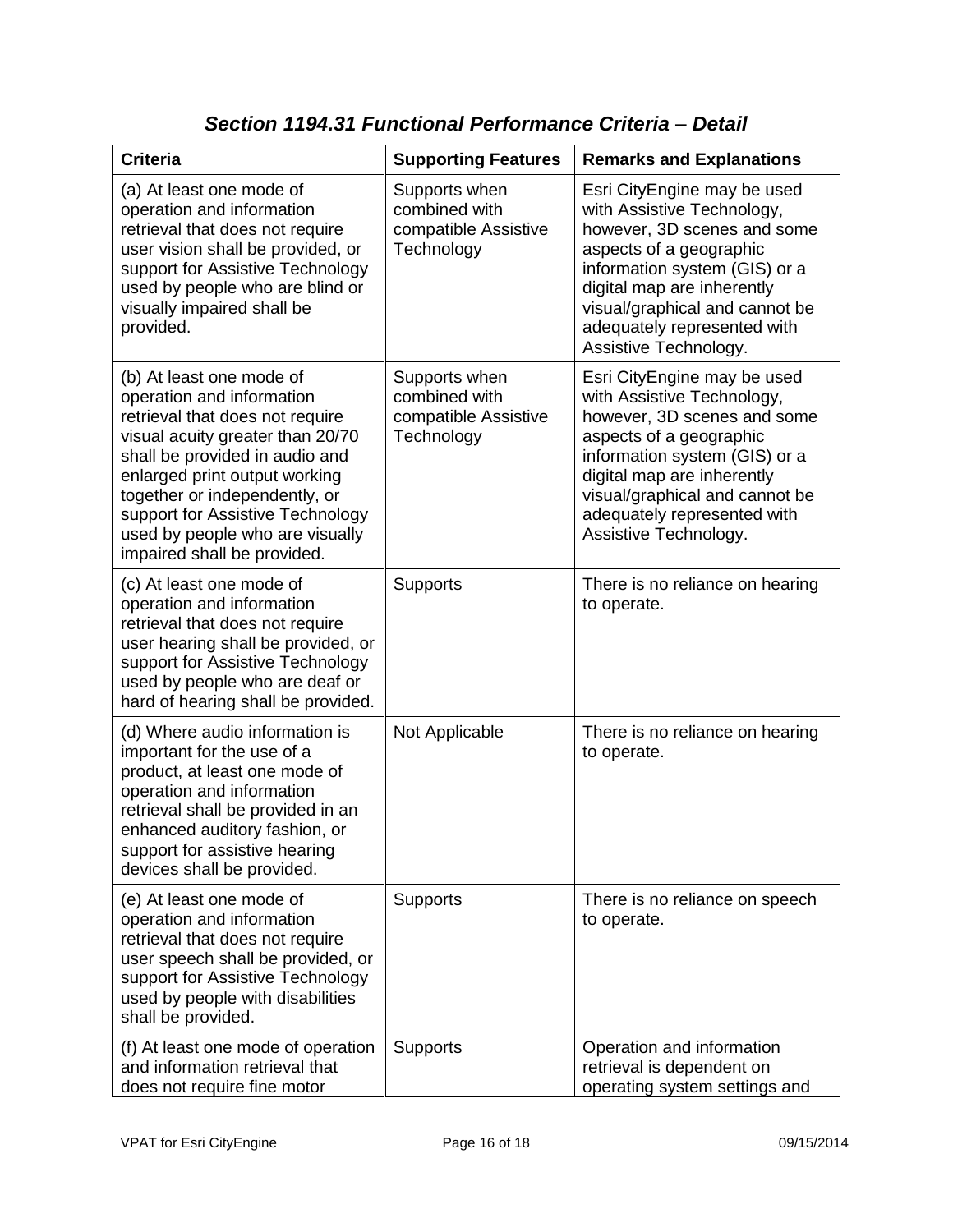| control or simultaneous actions   | configurations. The software      |
|-----------------------------------|-----------------------------------|
| and that is operable with limited | supports operating systems and    |
| reach and strength shall be       | configurations designed to assist |
| provided.                         | users with accessibility.         |